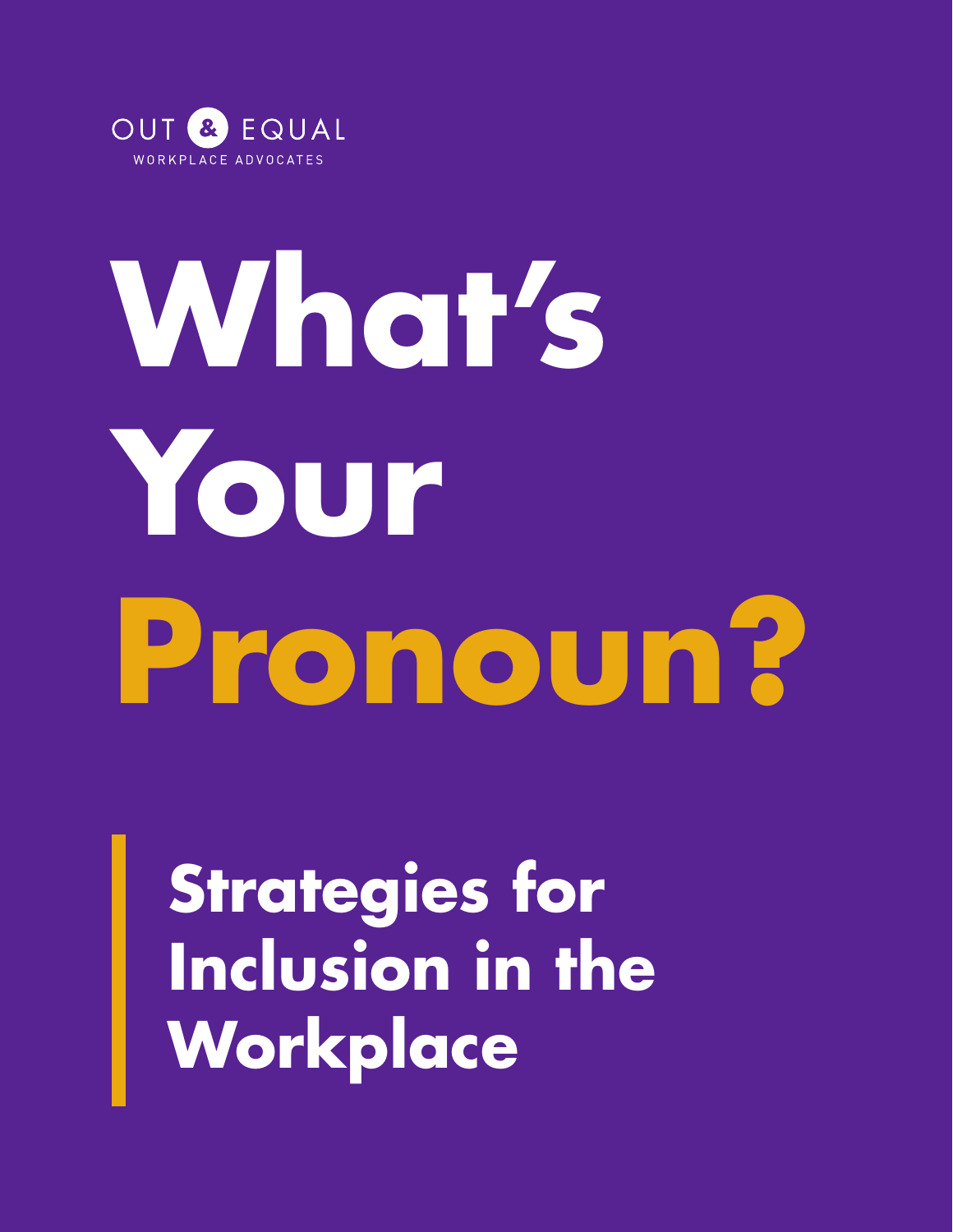# *Can everyone do a quick round of introductions with your name, job title, and pronouns?*

As recently as the last few years, this request would be rare, if occurring at all, in most workplaces. As more companies invest in LGBTQ inclusion and gender-inclusive workplaces, pronouns have become a significant focal point. From pronouns listed on email signatures and business cards to pronoun buttons worn by retail employees, the business community has quickly embraced these practices. The following guide supports employers' understanding of the intersection of daily communications, pronoun usage, gender identity, and expression at work, as well as practical strategies for inclusion.

Pronoun use is so embedded throughout everyday interactions, it is easy to take for granted how much we rely on signals and assumptions for statements such as the following:

> *The meeting with Mr. Gonzalez is at 10:00am. He requested time with the entire team.*

> > *Simone's application looks great. Could we set up an interview with her next week?*



*Pete was right when he said the client would ask for more time on this contract.*

On the phone, in-person, over email—pronoun references like these and others permeate our everyday conversations. In addition, many people fall back on gendered language to express respect, formality, and/or convey a customer friendly tone:

- *Ladies and gentlemen, welcome aboard and thank you for flying with us this morning.*
- *Sir, did you want to see this phone or the newer model?*
- *Ma'am, I can help you at this counter.*  $\bullet$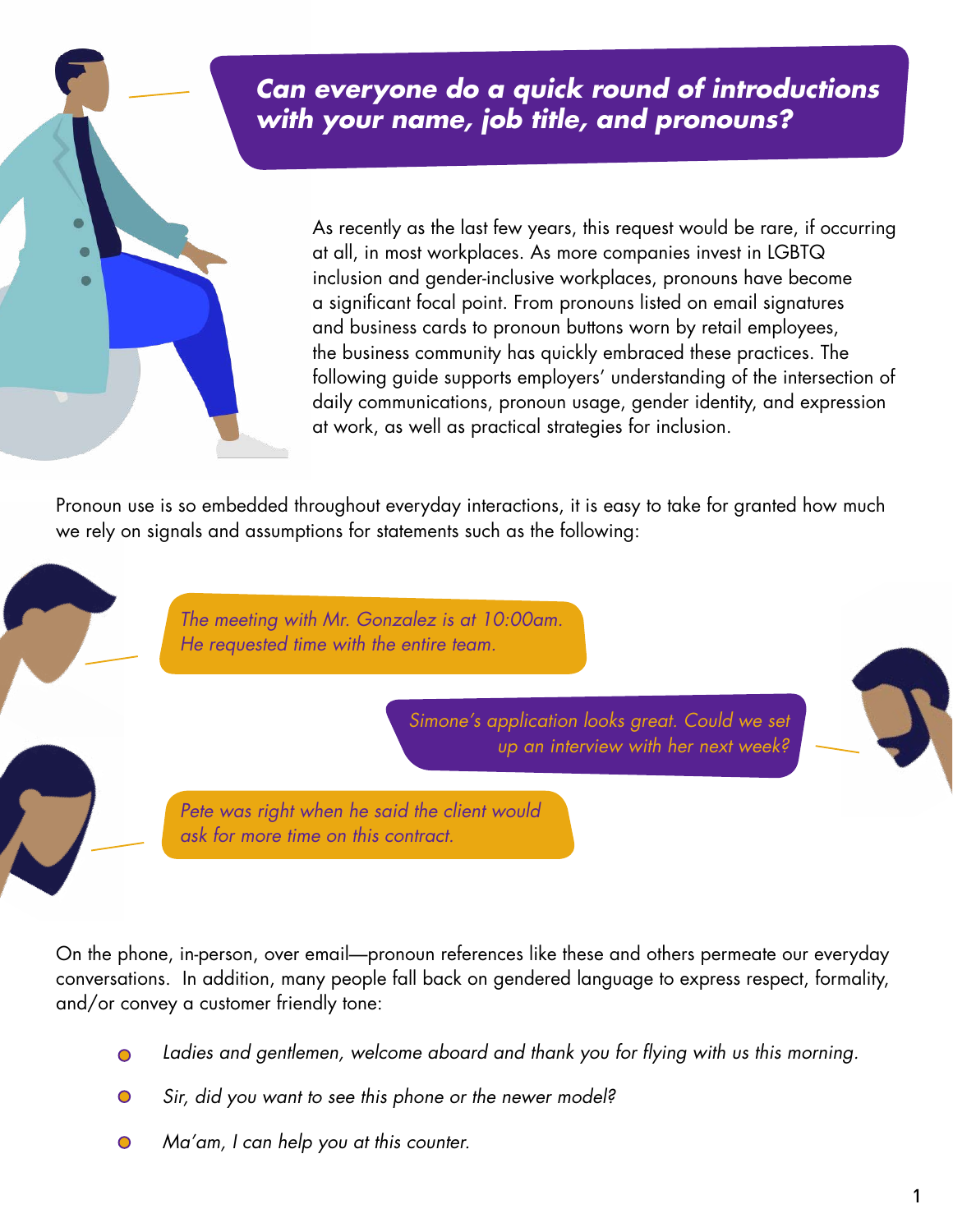While most people are well-intentioned in such interactions, making the wrong assumption about someone's gender identity or expression, and, by extension their pronouns, can be insulting, harmful, and, if done repeatedly, constitute workplace bias or harassment. *Note that in this previous sentence, the word "their" was used to articulate a hypothetical person without assuming gender.* 

Much like our individual names, pronouns are tied to our deepest sense of identity. They articulate who we are and how the outside world should recognize and address us. Consider the feeling you encounter when someone calls you by the wrong name despite having introduced oneself. In this situation, most of us are often racked with a sense of invalidation: *Didn't I tell them my name already? Why did they forget? Did they not care enough to know me?*  Unfortunately, many of those who know the importance of correct pronoun usage are often those who have most experienced the pain and discomfort associated with being misgendered.

Utilizing inclusive pronoun practices in the workplace is vital in building organizational cultures of respect and belonging not just for the LGBTQ community, but for anyone who in some way challenges the traditional model of gender identity and expression.

In 2019, Merriam-Webster added the singular use of the pronoun *they*  to its dictionary to acknowledge the increased adoption of the word by the non-binary community. In 2019, the dictionary named they as its word of the year [after internet searches for the](https://time.com/5746516/merriam-webster-word-of-the-year-2019/)  term rose by 313% from the previous year (Locker, 2019).

While the non-binary community's embrace of *they* is a relatively newer concept, the use of they in singular form is not. In fact, they has been used in singular form for over 600 years because the English language ["famously lacks a gender-neutral](https://time.com/5746516/merriam-webster-word-of-the-year-2019/)  [singular pronoun t](https://time.com/5746516/merriam-webster-word-of-the-year-2019/)o correspond neatly with singular pronouns like everyone or someone (Locker, 2019)."

A culture that utilizes inclusive pronoun practices also supports a wide cross-section of employees and customers. Respectfully introducing pronouns is vital for the CFO who is a cisgender woman, but constantly misgendered over the phone because of her low voice. It is vital for the feminine presenting cisgender male flight attendant who is tired of being referred to as "ma'am." It is vital for increased global cultural competency when interacting with employees or clients in different countries or employees who are non-native speakers and unfamiliar with traditionally gendered names.

It may not always be obvious how an employer can successfully implement practices and norms around pronouns to facilitate greater inclusion. This guide has been designed with that in mind and articulates specific, practical guidance on how to implement more inclusive practices and procedures regarding pronouns in the workplace.

Pronouns: One Piece of the Workplace Culture Puzzle. Companies should take careful consideration to ensure that foundational standards of LGBTQ and gender workplace inclusion are implemented in addition to the policies and practices outlined in this document—inclusive non-discrimination policies and LGBTQ 101 training being two important first steps[. See Out & Equal's 20 Steps to an Out & Equal Workplace for guidance.](https://outandequal.org/20-steps/)

The recommendations outlined in this document are best coupled with educational efforts to cultivate an organizational culture that is inclusive of transgender/Gender Non-Conforming (GNC) individuals so as not to inadvertently expose these employees to uncomfortable and hostile situations. In other words, do not operationalize practices around pronouns if your company does not have fundamental support systems in place to protect and support its transgender/GNC colleagues.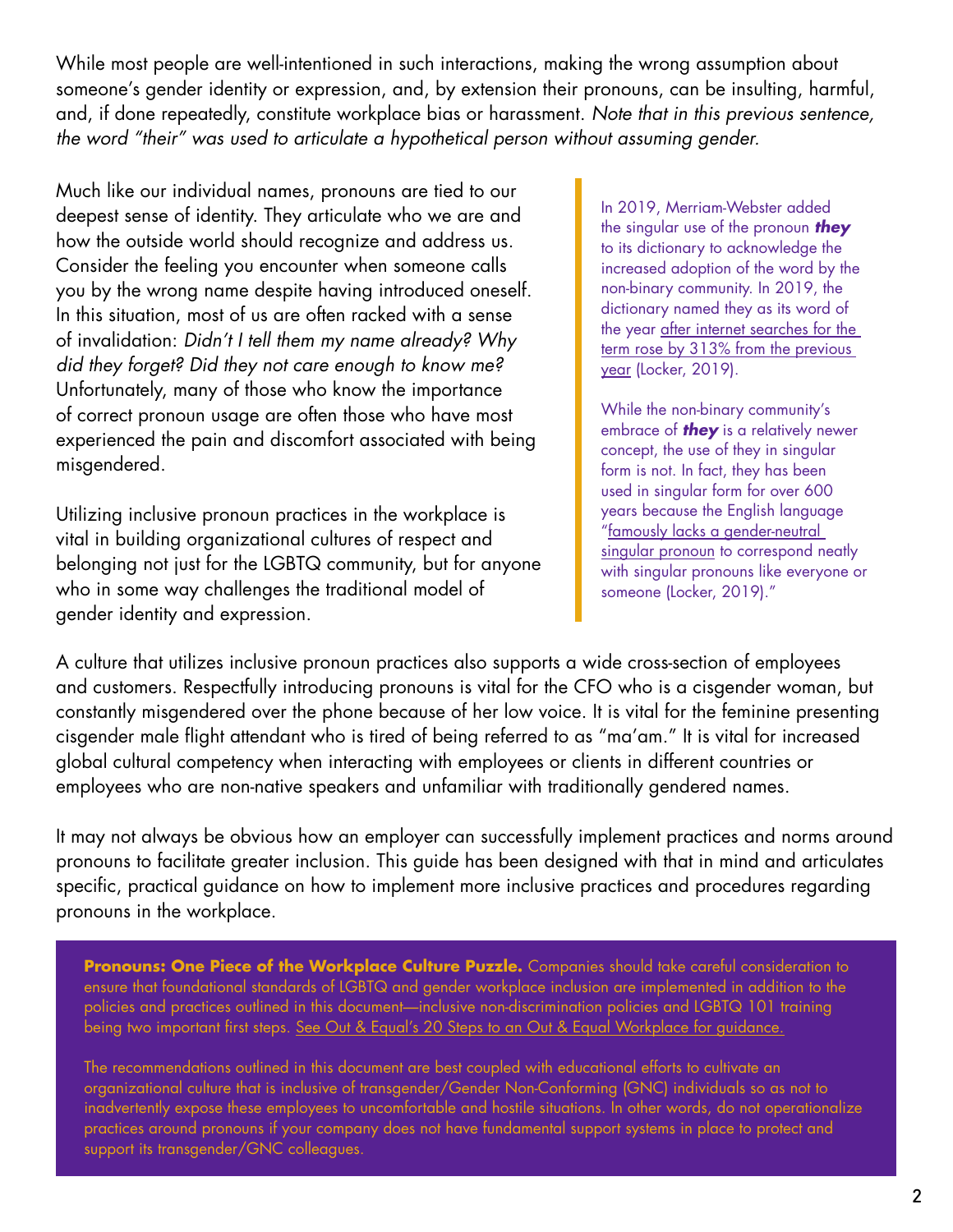# **The Imperative for Inclusion Now**

Current research demonstrates a clear imperative for implementing inclusive pronoun practices in the workplace. Demographic trends illustrate new and accepting perceptions of gender identity and expression, particularly in younger generations.

**Gender is More Expansive than Ever Before.** In the US today, there are an estimated 1.4 million transgender Americans, and one in three adults (ages 18-29) know someone who [uses gender-neutral pronouns \(G](https://www.pewresearch.org/fact-tank/2019/09/05/gender-neutral-pronouns/)eiger & Graf, 2019). Notably, [nearly half of Americans n](http://www.newnownext.com/half-of-americans-see-gender-on-spectrum/01/2020/)ow see gender on a spectrum and feel comfortable [using gender-neutral pronouns,](https://theharrispoll.com/americans-insist-that-businesses-should-be-open-to-all-and-the-government-needs-to-do-more-to-protect-lgbtq-rights/) figures which are expected to continue to rise (Sosin, 2020; The Harris Poll, 2018). Millennials now represent [the largest share of](https://www.pewresearch.org/fact-tank/2019/04/11/6-demographic-trends-shaping-the-u-s-and-the-world-in-2019/)  [the US labor force—](https://www.pewresearch.org/fact-tank/2019/04/11/6-demographic-trends-shaping-the-u-s-and-the-world-in-2019/)a generation notorious for its open-mindedness, inclusive values, and higher rates of LGBTQ identity—while members of Generation Z enter adulthood and are poised to be the most diverse and gender-fluid generation yet (Cilluffo & Cohn, 2019).



**One in three adults (ages 18-29) know someone who uses gender-neutral pronouns.**

(Geiger & Graf, 2019)

**Nearly half of Americans now see gender on a spectrum and feel comfortable using gender-neutral pronouns.**

(Sosin, 2020; The Harris Poll, 2018)

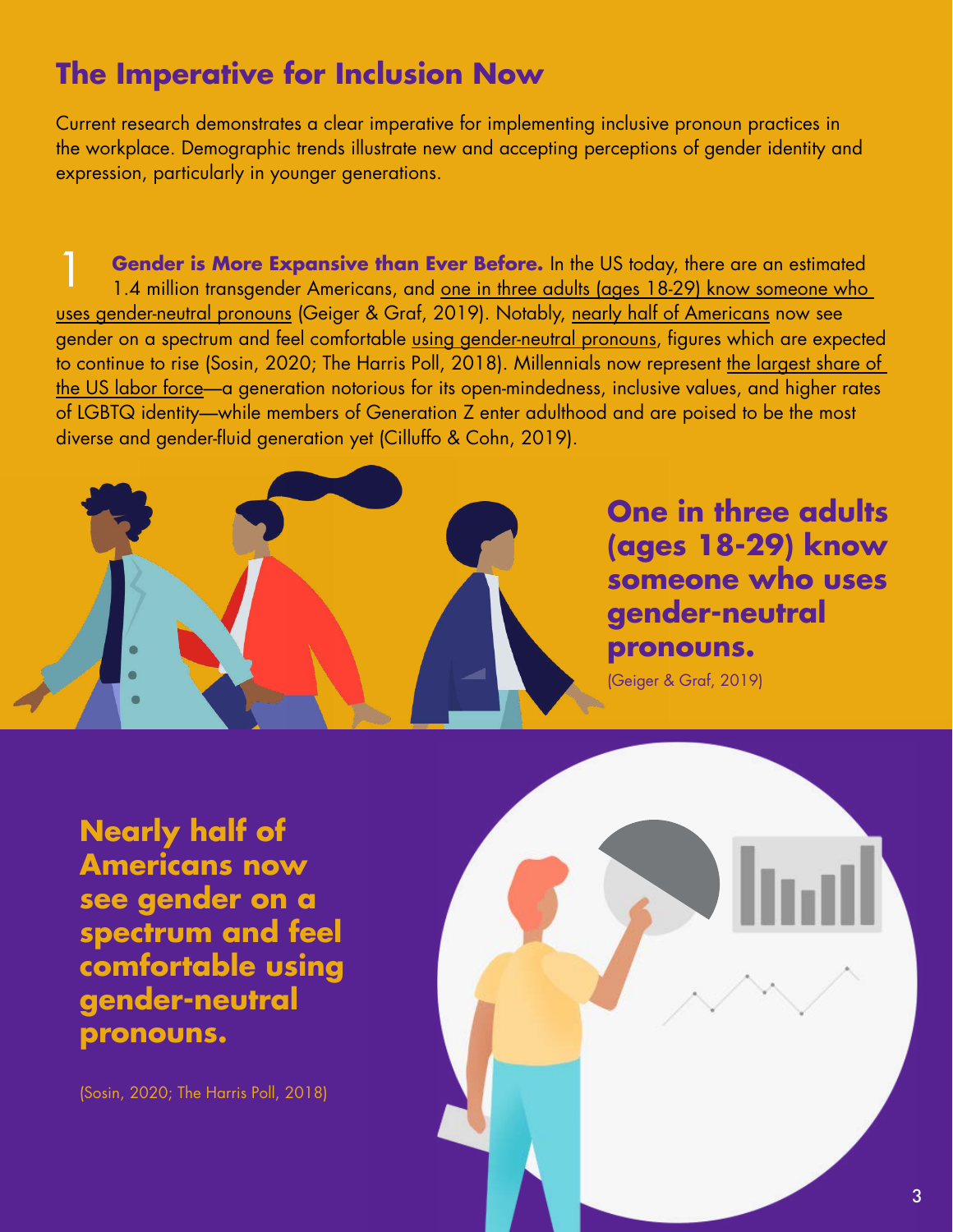**2** Employees Seek Gender-Inclusive Practices. A majority of Americans now support gender-inclusivity in the workplace. <u>Pew Research demonstrates that 59% of Gen Zers believe</u> that forms and/or online profiles should include gender options outside of 'man' or 'woman.' A [2018 Harris Poll survey commissioned by Out & Equal and Witeck Communications fo](https://theharrispoll.com/americans-insist-that-businesses-should-be-open-to-all-and-the-government-needs-to-do-more-to-protect-lgbtq-rights/)und that 74% of respondents believe that employers should learn and use employees' pronouns and chosen\* name in the workplace. Furthermore, 65% of respondents agree that employers should intervene when an employee regularly misuses a co-worker's pronouns or chosen name, while 58% believe that regular misuse is a form of workplace harassment (The Harris Poll, 2018).



**65% of respondents agree that employers should intervene when an employee regularly misuses a co-worker's pronouns or chosen name.**

3 **Inclusivity Improves Business and Inclusive Pronoun Practices Are Key.**  As a whole, LGBTQ inclusivity boosts business outcomes. Research consistently demonstrates that [LGBTQ-inclusive workplace environments generate increased performance, productivity, retention,](https://assets2.hrc.org/files/assets/resources/Cost_of_the_Closet_May2014.pdf)  [talent, and well-being](https://assets2.hrc.org/files/assets/resources/Cost_of_the_Closet_May2014.pdf) (The Human Rights Campaign, 2014). Furthermore, LGBTQ-supportive policies are associated with higher company value, productivity, and profitability. Younger generations actively seek employment at companies that share their own values of inclusion and facilitate [connected cultures](https://www.forbes.com/sites/annajohansson/2017/11/13/the-one-philosophical-difference-that-sets-millennials-apart-in-workplace-diversity/%236720471370c7)  [of belonging](https://www.forbes.com/sites/annajohansson/2017/11/13/the-one-philosophical-difference-that-sets-millennials-apart-in-workplace-diversity/%236720471370c7) (Johansson, 2017).

In addition, an increasingly global workforce is calling for new tools to ensure tenants of respect and cultural competency are built into everyday interaction. Incorporating and normalizing practices to identify pronouns in the workplace is both critical for LGBTQ inclusion and can be helpful in instances of cross-cultural communication where pronouns are less apparent.

<sup>\*</sup>Many transgender/GNC individuals choose to go by a name that is different than the name given to them at birth. A chosen name may be different than the name indicated on official records.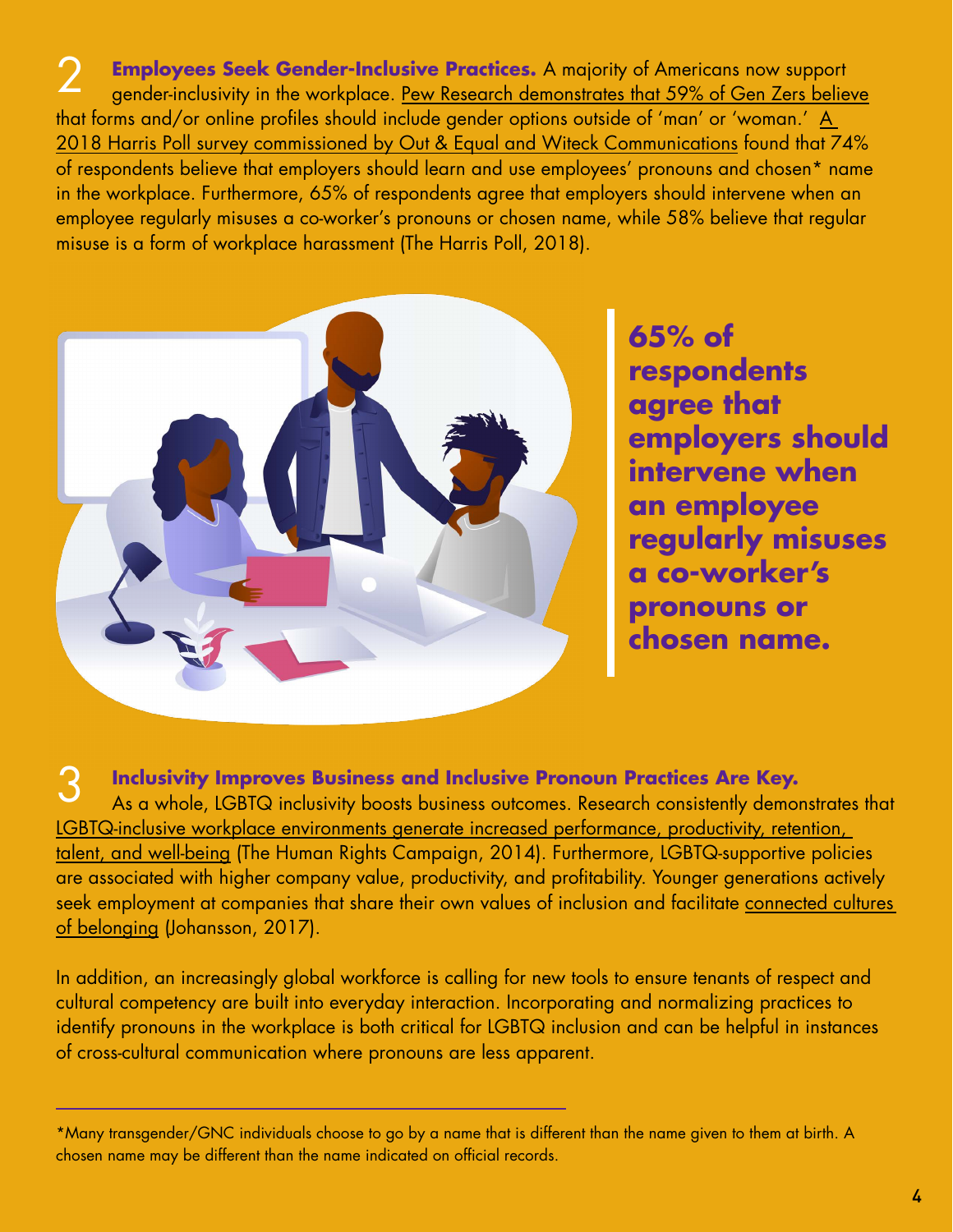

**Pronouns Matter.** Using someone's proper pronouns makes a difference in the mental health and well-being of everyone, particularly transgender/GNC individuals.

When a transgender/GNC person is misgendered, it adds to the variety of challenges they may regularly encounter. It can cause a range of difficult feelings, including dysphoria, anxiety, stigmatization, lowered self-esteem, and embarrassment, to name a few.

Gender-affirmative support can have a powerful, if not lifesaving, impact. In the workplace, for example, transgender individuals with supportive coworkers and work environments [demonstrate lower](https://williamsinstitute.law.ucla.edu/publications/suicidality-transgender-adults/)  [rates of suicide thoughts and attempts](https://williamsinstitute.law.ucla.edu/publications/suicidality-transgender-adults/) in recent studies (Herman, Brown & Haas, 2019). Furthermore, studies also demonstrate that gender-affirmative support can also reduce depression, improve selfesteem, and create a better quality of life for transgender/GNC individuals (Temkin & Vega, 2020).

**Using an individual's correct pronouns is a powerful affirmation of self for transgender/ GNC individuals. It validates one's identity, encourages authenticity, and builds truly inclusive and supportive cultures.** 



**People everywhere thrive when supported and affirmed in who they are.**

**Sharing pronouns sends a key message**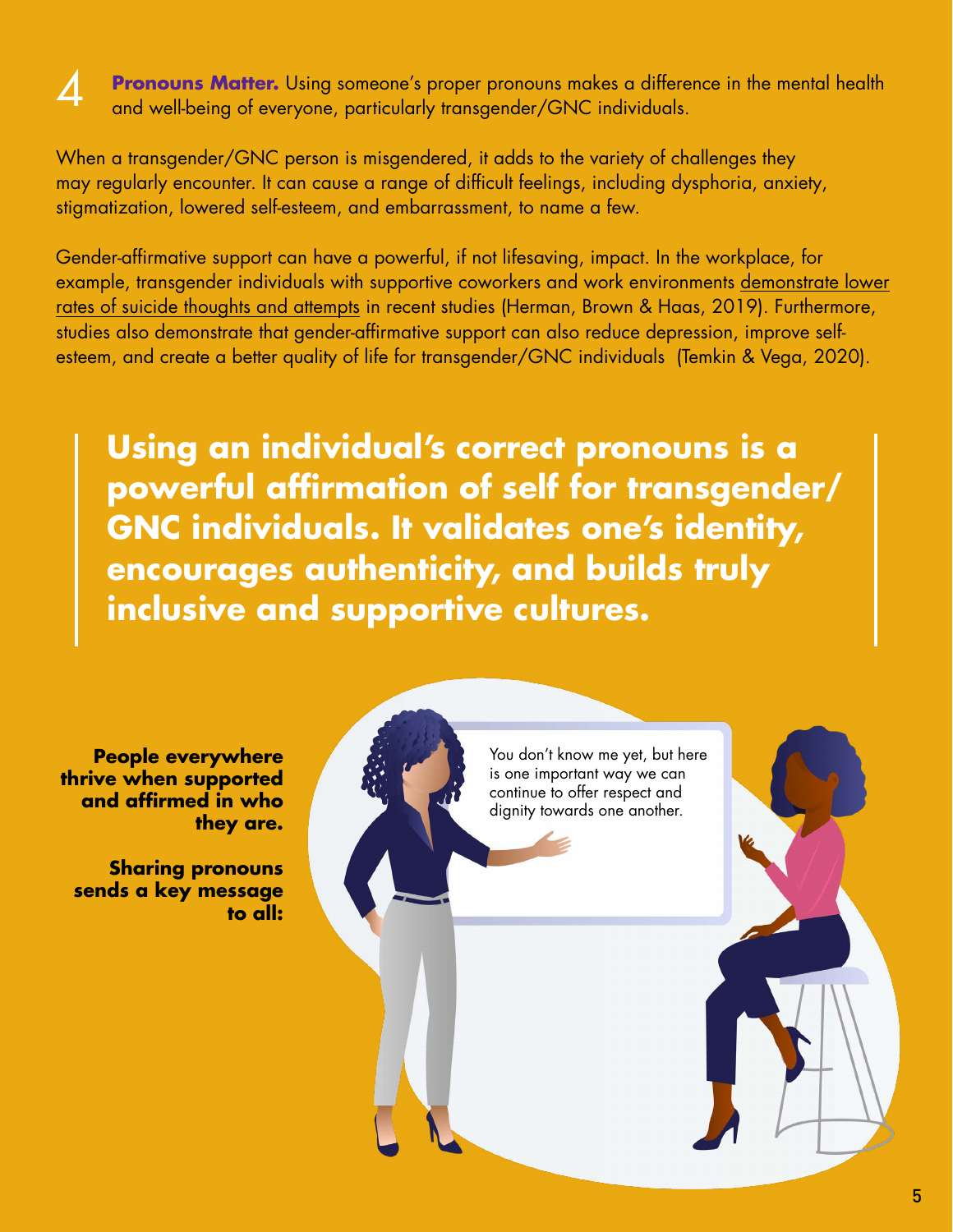# **Understanding Pronouns**

In place of an individual's name, people use pronouns like *you, she, he*, and *they*, to name just a few, in order to avoid repeating the same word over and over again. When we share our personal pronouns with others, we are communicating the third-person singular pronouns that we'd like others to use when referring to us in conversation. These pronouns may change over the course of one's life and are not necessarily tied to sex assigned at birth.

While the gender-specific pronouns *he* and *she* **typically** refer to male-identified and  $f$ emale-identified individuals respectively<sup>1</sup> gender-neutral pronouns do not associate the subject of a sentence with a specific gender. The majority of gender-expansive individuals, or those who identify as non-binary, genderqueer, gender non-conforming, agender, etc., do not identify with *he* and *she* pronouns. Instead, these pronouns conflict with their internal sense of self and many self-identify with gender-neutral pronouns like *they/them*. For more information on non-binary identity, see Out & Equal's Best Practices for Non-Binary Inclusion in the Workplace.

While the pronoun *they* is the most commonly utilized gender-neutral pronoun in Englishspeaking non-binary communities, it is only one of many gender-neutral pronoun options available (Gibson & Fernandez, 2018).

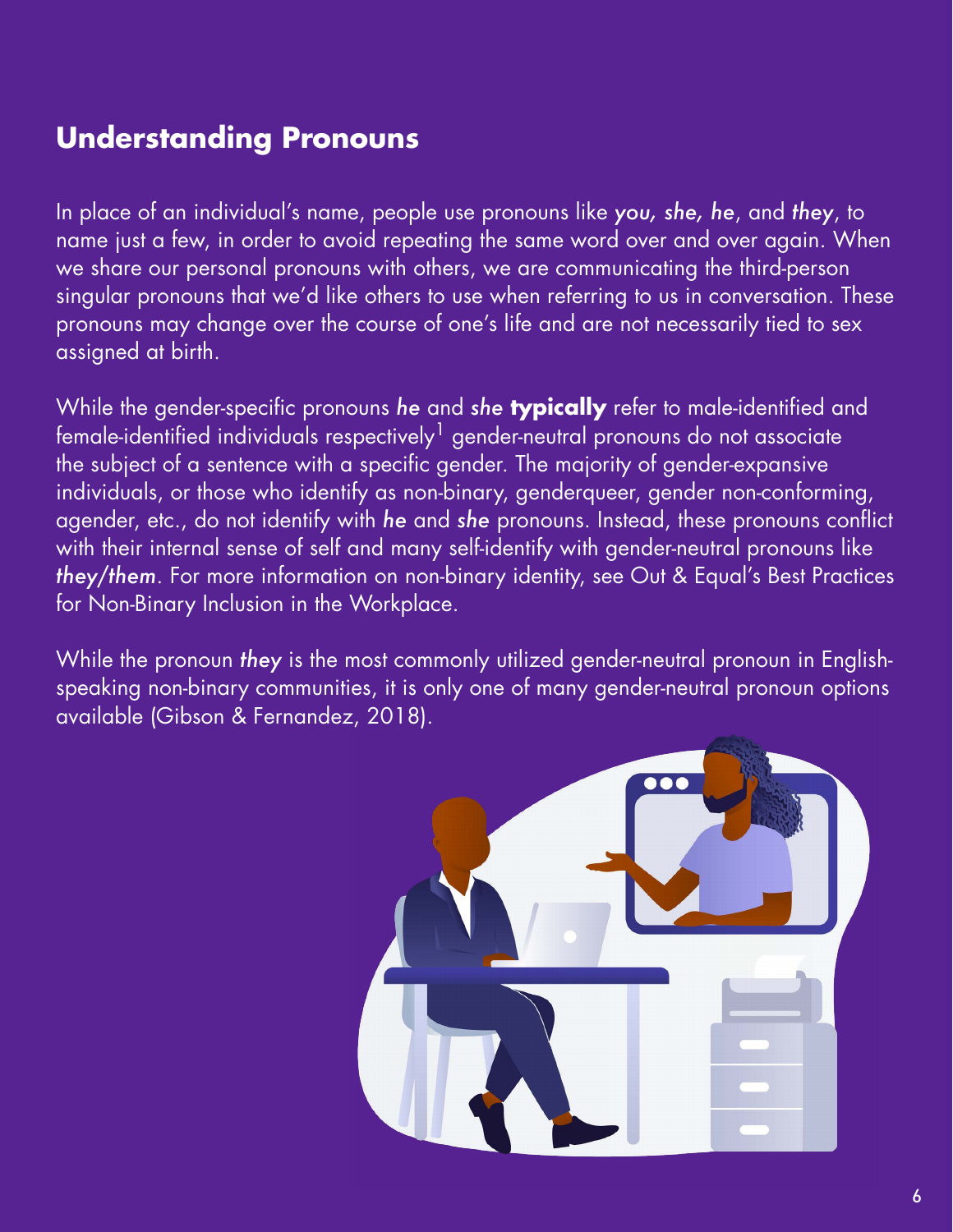

# **Global Context**

To generate greater inclusivity, the gender-expansive community is transforming language itself on a global scale. While some languages have no distinctions of grammatical gender and are categorized as <u>genderless</u><sup>2</sup>, others are constructed around binary gender (What are Genderless Languages, 2017). For example, languages like Spanish classify nouns as either masculine or feminine. Other languages, like Russian and Arabic, also conjugate adjectives and verbs based on the gender classification of the noun.

Because these heavily gendered languages fail to recognize those outside of the binary, LGBTQ advocates have championed efforts to incorporate new and inclusive terms, reshaping the face of communication across the world.

Here are a few examples:

# **Spanish**

The pronouns used are "elle" (singular) and "elles" (plural). Nouns and adjectives, when applicable, adopt the ending of "e" (singular) or "es" (plural) instead of the feminine "a/as" and masculine "o/os".

- *Elle está muy cansade.* masculine "o/os".
- *Elles son mis mejores amiugues. Ile está calme e feliz. (Note: "feliz"*

# **Portuguese**

The pronouns used are "ile" (singular) and "illes" (plural). In the possessive form, they become "dile" and "diles". Nouns and adjectives, when applicable, adopt the ending of "e" (singular) or "es" (plural) instead of the feminine "a/as" and

- *doesn't change because it is not a gendered adjective.)*
- *Esta é a casa diles.*

 $^{\rm 2}$  A genderless language is one with "no grammatical gender distinctions, and therefore doesn't apply categories like male and female to nouns, articles, adjectives or verbs." A majority of genderless languages are found in Asia.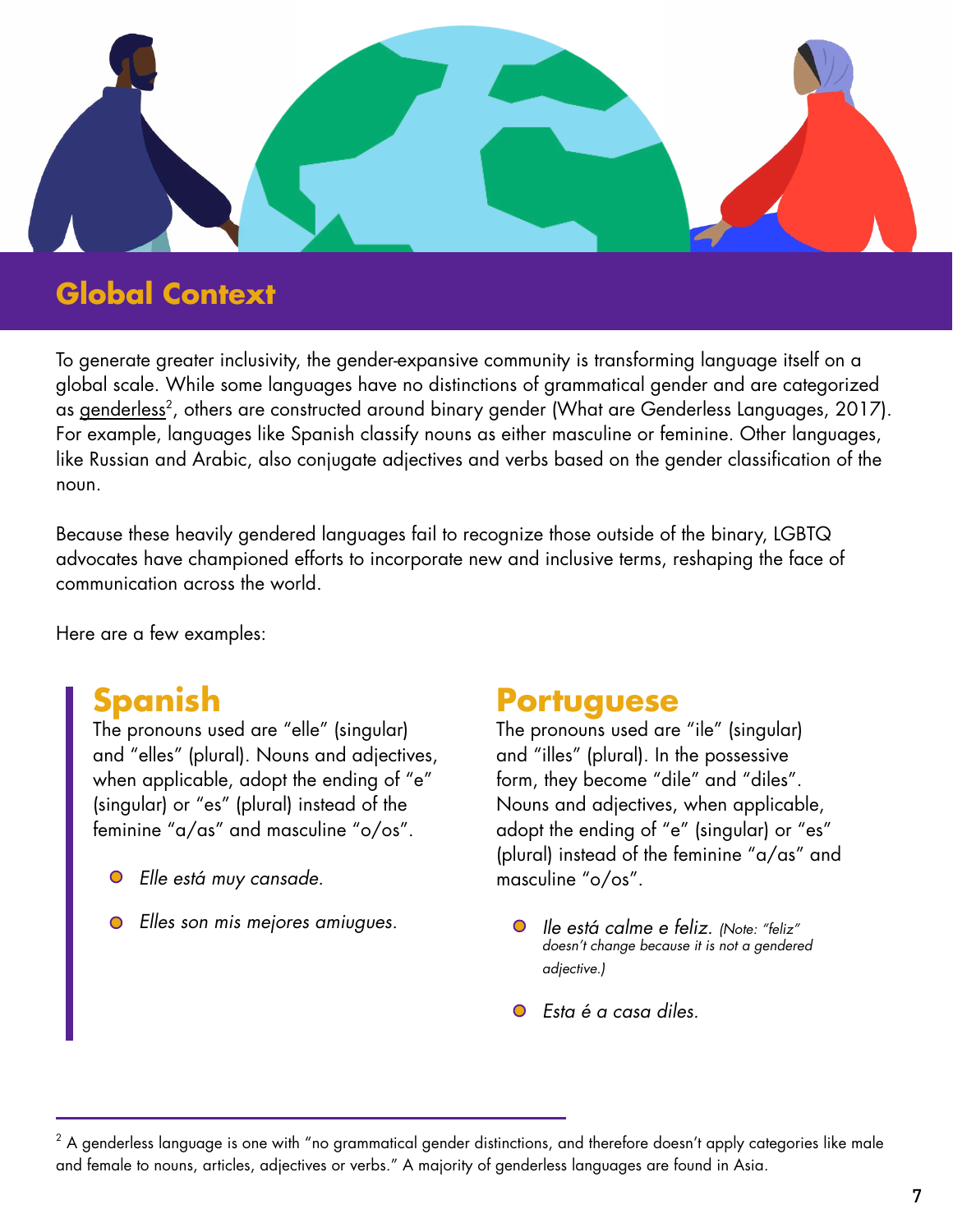# **Laying the Foundations**

Employers can demonstrate greater inclusivity in the workplace by building out foundational practices around introducing and referencing pronouns. The following recommendations illustrate opportunities for your company to build organizational competency in this critical area of LGBTQ inclusivity. Implementing these recommendations requires relatively simple changes, yet the impacts can be significant.

## **A key element of inclusive pronoun practices:**

Employers should retain the voluntary nature of the following recommendations so as not to inadvertently cause pressure for someone to reveal their gender identity before they are ready to do so with colleagues.

It is best to **avoid using the phrase "preferred pronouns."** This implies that the use of pronouns is optional versus a requirement. Instead, **simply say "pronouns."** 

### **Meetings**

Meetings present key opportunities to socialize pronouns in everyday operations. They can serve as routine mechanisms to build cultures of respect by informing employees—new and existing—of which pronouns to use when referring to colleagues.

At the start of company meetings and events, staff should introduce themselves to the group by sharing their name and pronouns. Here is an example how to facilitate this:

*Hi everyone and welcome. To start off today's meeting, we will first go around the room to introduce ourselves. In your introduction, please include your name, pronouns, and job title.*

*My name is Ali Bassett and I am the manager of Human Resources. My pronouns are she, her, and hers.*

**Inviting people to share their pronouns is an important best practice. However, an individual's choice whether or not to share pronouns should remain optional, as it can create anxieties for some, particularly those who aren't out or are in an exploration stage around their own pronouns and gender identity.**

Naturally, teams that meet regularly need not start each meeting this way. However, these introductions can serve as useful refreshers, especially in instances in which a team member may eventually decide to change their pronouns.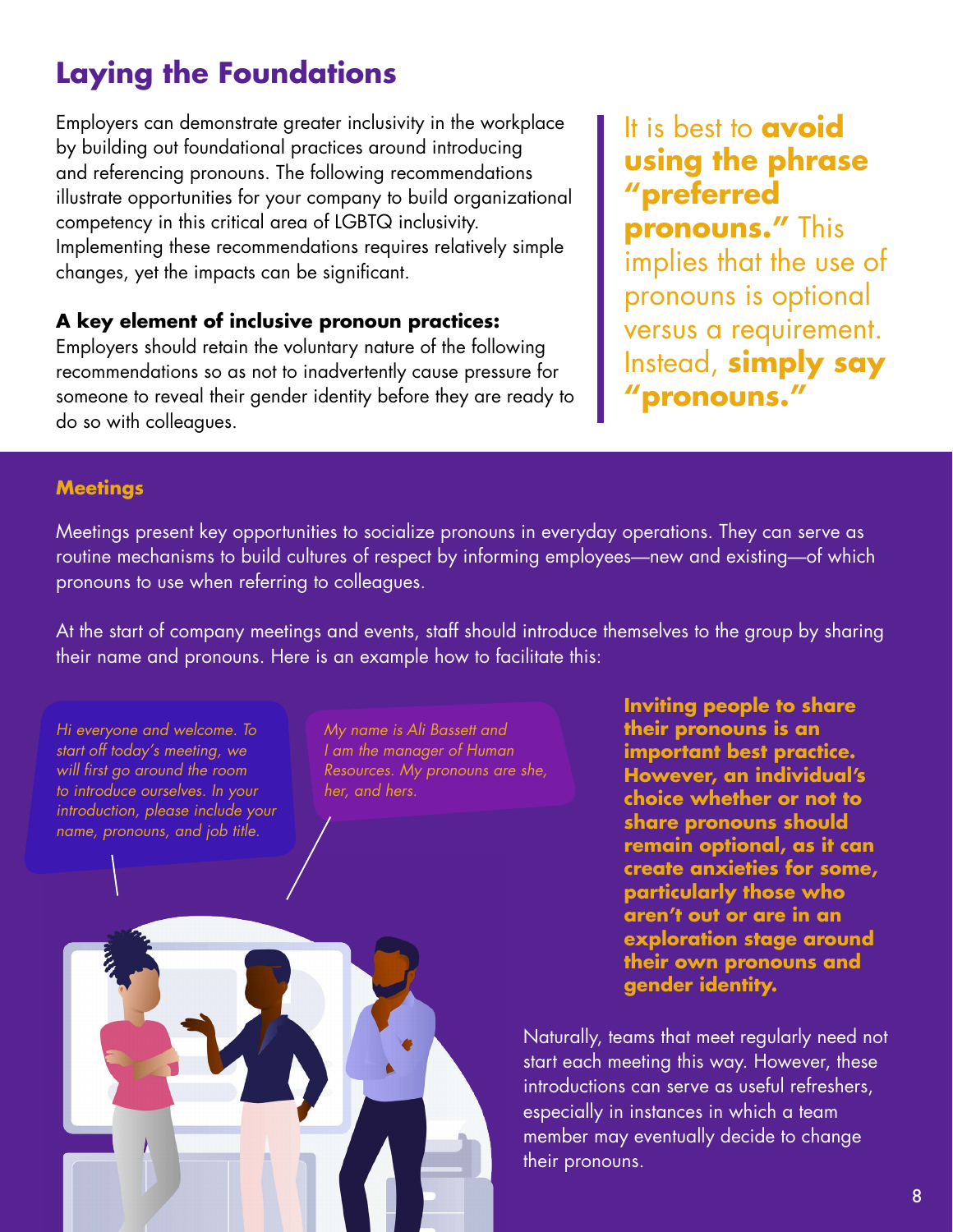# **Addressing Groups**

Utilize gender-neutral greetings when addressing groups of people. Choose from a variety of greetings to replace gendered introductions like *ladies and gentlemen* which can alienate staff who identify differently. Options can include:



# **Hiring Process**

Ensure there are opportunities early on for applicants and interviewees to disclose pronouns. This may include:

- Providing a designated space on applications to voluntarily list pronouns and an individual's chosen name.\*
- Taking the lead in introducing yourself in interviews with your own name and pronouns to set the stage for prospective employees to share their own.

*\*Examples may include those who use nicknames, or transgender individuals whose names have not been updated on official documentation.*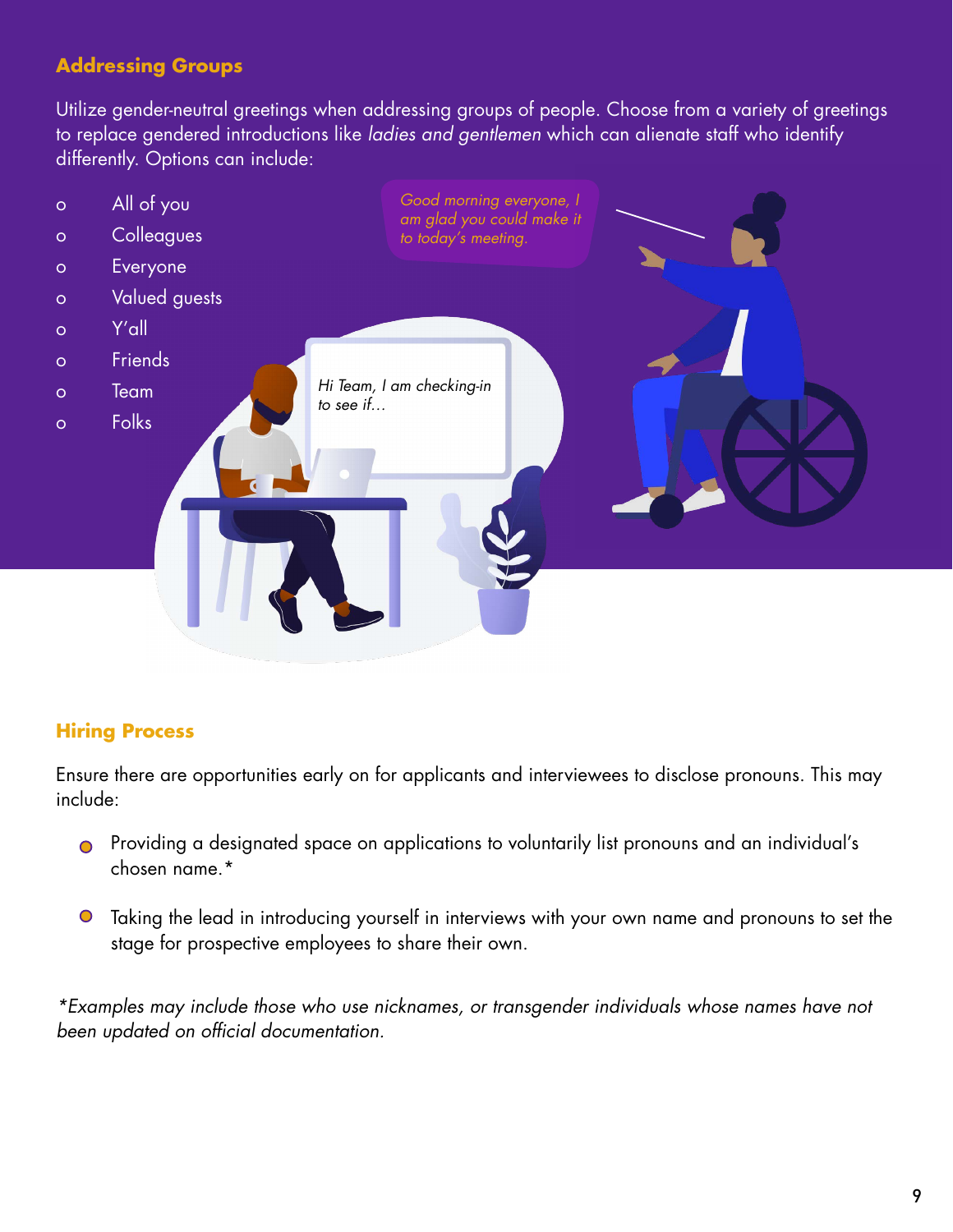### **Internal Forms and Records**

Internal documentation affords companies additional opportunities to demonstrate LGBTQ inclusivity.

- Ensure all relevant documentation includes opportunities to voluntarily declare pronouns on relevant written documentation. *Examples include but are not limited to company profiles and directories, HR records, Applicant Tracking Systems (ATS), etc.*
- Include gender identity options outside of male and female on relevant documentation.
- When asking employees to list honorifics, include the option Mx. (pronounced "mix"), the gender-neutral honorific used by members of the gender-expansive community.

### **Displaying Pronouns - Email Signatures**

It is increasingly common to see the addition of pronouns in email signatures, as more companies are implementing efforts to share pronouns in this way. Email signatures are simple, cost-effective ways for individuals to communicate their personal pronouns to colleagues. Below are two different examples of how one might list pronouns within an email signature.

**Ali Bassett** | Human Resources Manager (She/Her/Hers) **Inclusivity Matters Inc.** 1234 Smith St., San Francisco, CA 94104

**Ali Bassett | Human Resources Manager Inclusivity Matters Inc. Pronouns:** She/Her/Hers 1234 Smith St., San Francisco, CA 94104

Adding pronouns to your email signature is simple. However, if you work at a larger company or one with stringent policies around email signatures, you may need to work with your HR department in order to implement this practice.

Businesses that undertake companywide initiatives to incorporate pronouns in email signatures should develop communication plans to thoughtfully inform individuals and address initial questions about pronoun inclusivity. [Take for example Southbank Centre's messaging w](https://www.forbes.com/sites/jamiewareham/2020/12/30/should-you-put-pronouns-in-email-signatures-and-social-media-bios/%233bb36c146320)hich was recently highlighted in Forbes:

*"As part of our ongoing efforts to be inclusive of all gender identities, we are pleased to confirm that anyone wishing to do so may add pronouns to their email signature. Adding these words to your email signature has the practical benefit of making clear how you would like to be referred to, while also normalizing to the recipient that you will respect their gender identity and choice of pronouns. It is an effective way of normalizing discussions about gender and creating an inclusive work environment for transgender and non-binary people."*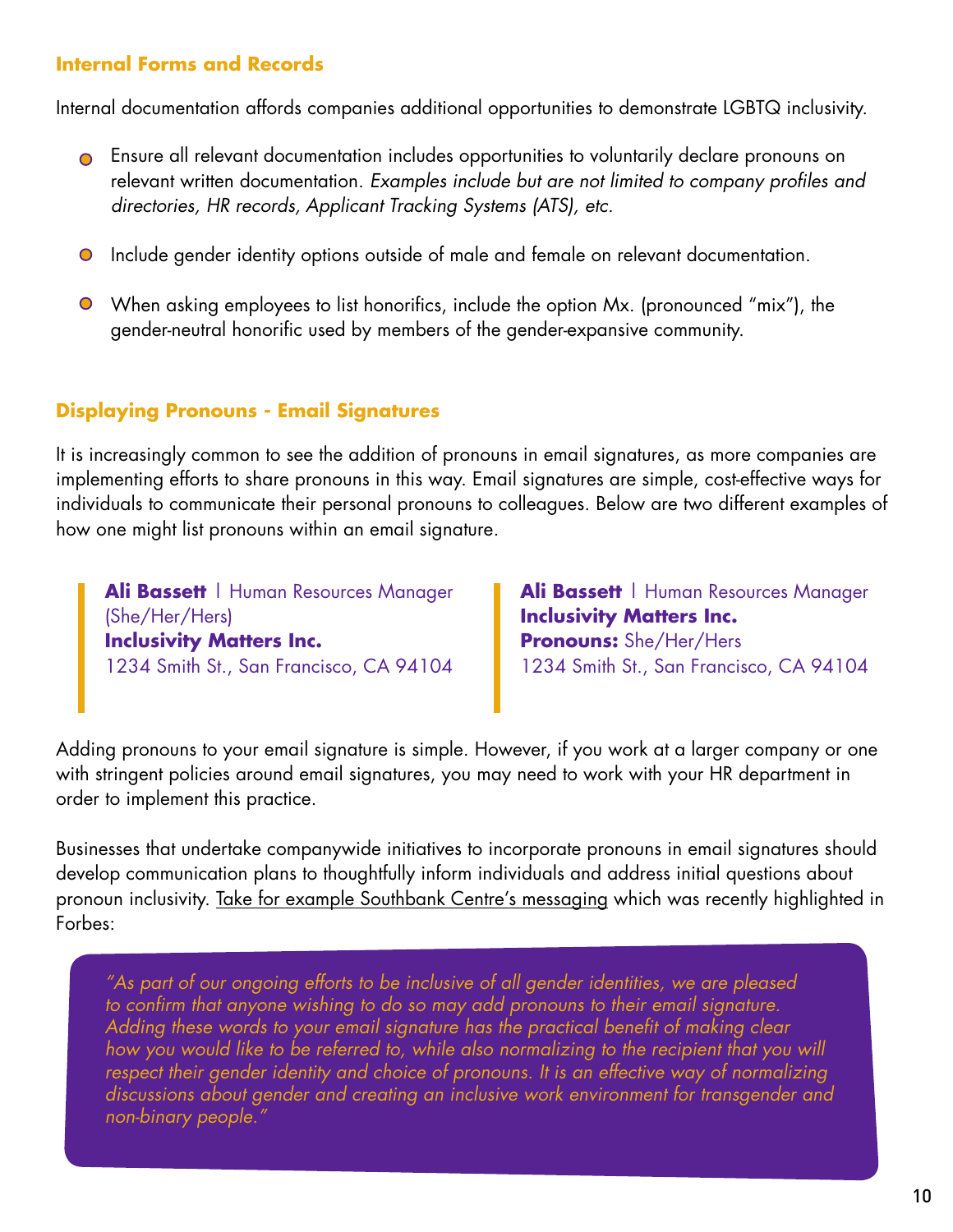There are a number of creative ways to share pronouns throughout business operations. In addition to including pronouns in email signatures, Walmart recentl[y launched an initiative to](https://www.linkedin.com/posts/marclore_as-an-ally-to-the-lgbtq-community-im-honored-activity-6626530505196126209-WdKW/)  allow employees to wear [pronoun pins on vests, badges,](https://www.linkedin.com/posts/marclore_as-an-ally-to-the-lgbtq-community-im-honored-activity-6626530505196126209-WdKW/)  [and lanyards.](https://www.linkedin.com/posts/marclore_as-an-ally-to-the-lgbtq-community-im-honored-activity-6626530505196126209-WdKW/) Other companies have undertaken client-facing initiatives to allow consumers to share their pronouns as well. For example[, Lyft embarked on a](https://mashable.com/article/lyft-pride-pronoun-inclusive-ride-hailing-app/)  ["Two is Too Few" campaign,](https://mashable.com/article/lyft-pride-pronoun-inclusive-ride-hailing-app/)  adding gender-neutral pronouns to its app, making it the first ride-sharing service to do so. Your company may also consider displaying personal pronouns in the following areas:

- Company directories
- **Staff** bios
- Company presentations/
- PowerPoint templates
- **•** Human resources and payroll management platforms
- Nametags and name plates
- **Slack profiles**
- **Business cards**
- **Social media profile**
- Zoom participant names



# **Additional Areas of Display Tips for Everyday Interaction**

# **Avoid Assumptions and Utilize Curiosity**

People often make assumptions about gender identity when assessing how to interact with new individuals. In fact, people intuitively seek to better understand unknown individuals by identifying clues on how to relate and connect in new social interactions. While this may be a relatively natural process, these unconscious social cues are often based on stereotypes that can limit our abilities to connect with, understand, and respect those we encounter.

Gender assumptions are habitually based on one's appearance, behaviors, voice (especially in phone communications), and name (most commonly in emails, resumes, and other written documentation.) Gender identity, however, is not always outwardly apparent. It is a deep internal sense of identity that may not be demonstrated through any external means. Thus, it is critical to challenge inclinations to make assumptions about gender. Instead, embrace what can be a fulfilling social process of allowing others to reveal who they truly are to you.

# **What's Your Pronoun?**

If you don't know which pronoun to use when referring to someone else, here are a few basic tenants to follow:

### **Listen**

First, listen to the pronouns others use when to referring to the individual. People who know the person well may likely use the correct person. While this is not a foolproof mechanism of learning an individual's pronouns, it can provide useful clues on how to address someone respectfully.

### **Introduce Yourself**

If you have not yet met the individual, be proactive in introducing yourself with your name and pronouns. This gives the other person a space and opportunity to share their own name and pronouns.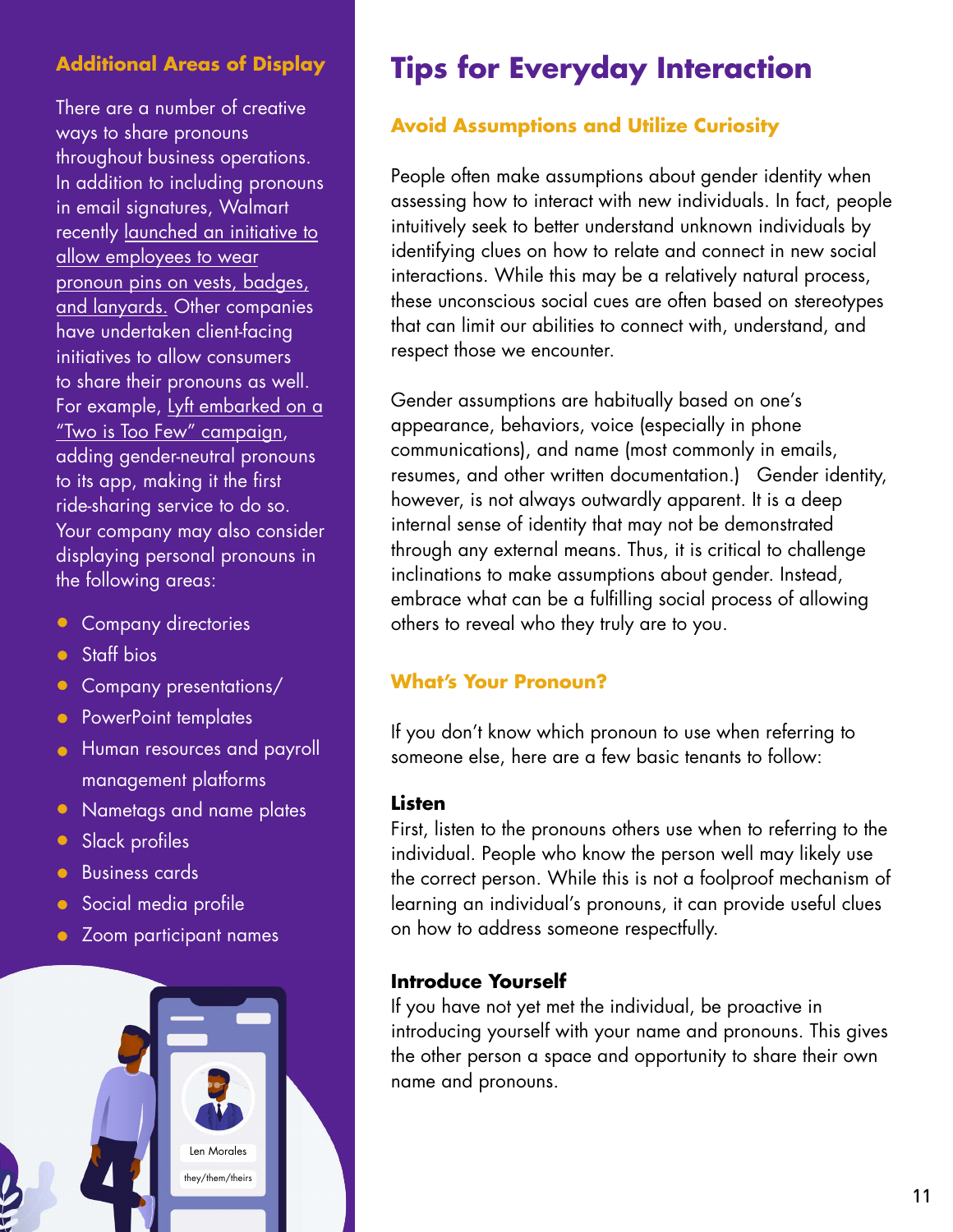## **Ask**

In introductions, it is also okay to ask the individual how they would like to be addressed. For example, you might say, "Hi, my name is Sarah. I go by she/her pronouns. How should I refer to you?" If you have already met the individual and asked what pronouns they use, but are still unsure, it is okay to ask again to gain clarity. However, it is better to do so in-private versus a group setting so as not to draw additional attention to the conversation.

In any of these cases, be prepared to provide an explanation as to why sharing pronouns is important, as some people may be less familiar with the concept of sharing personal pronouns. For example, you might say, *"Sharing pronouns is an important practice because we often assume an individual's pronouns based on appearance and behavior. However, these assumptions can be incorrect and limiting—so, the only way to truly know and ensure we are respecting our colleagues is by asking and/ or implementing foundational and inclusive practices around pronouns."* 

# **Keep it Optional**

Sharing pronouns should be a voluntary activity as some individuals may not be ready to do so.

# **Addressing Mistakes**

Misgendering occurs when you refer to someone with a pronoun that does not align with their gender identity. It often occurs more frequently in initial verbal interactions than in written communication. Whether it happens intentionally or accidentally, misgendering can create intense moments of distress for those being misgendered.

It is important to know how to react when making mistakes. If you've misgendered someone, here are a few critical steps to take:



Acknowledge your mistake sincerely and calmly. Take accountability for your mistake and avoid defensive behavior.

Apologize and correct yourself. You may say something along the lines of, "I'm sorry, Tori—I should've said she," or "She mentioned—I'm sorry, they mentioned…"

Do not draw additional attention to the situation by spending a lot of time on the mistake or making it the focal point of discussion. Furthermore, do not attempt to justify or defend your mistake. This can cause additional harm and discomfort to your colleague. Instead, apologize and move on. *Depending on the situation or if you realize your mistake after the fact, you may choose to later approach the individual in private, acknowledging your mistake and reaffirming that you will work to do better next time.*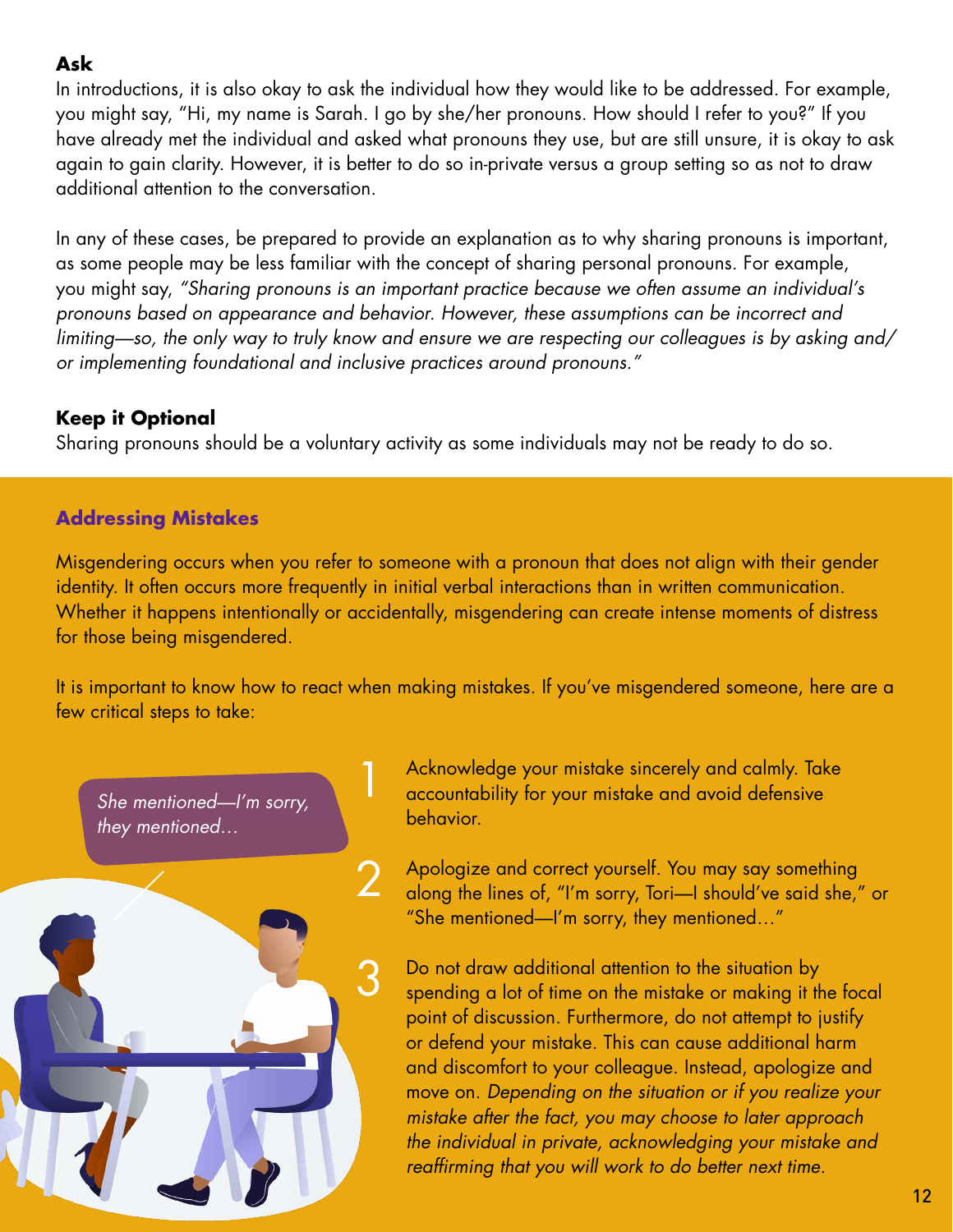If you have been corrected for misgendering someone and thank the individual who has corrected you. Doing so reinforces healthy habits of giving and receiving constructive feedback, taking accountability, and respecting fellow workers.

4

Take time to self-reflect after the fact and determine how you can make a concerted effort to do better next time. Retraining your brain to use genderneutral language takes time. Practicing out loud on your own time can help you to avoid these mistakes in the future. 5

### **Anticipating Obstacles and Being Proactive**

It may be difficult for some staff members to grasp why and how they should use inclusive practices regarding pronouns. Utilizing pronouns in this context has only recently become more prevalent. Thus, it is natural to encounter questions, confusion, and, in some cases, initial resistance. To successfully implement the recommendations defined in this guide, it is important to anticipate obstacles and have mechanisms in place to address them.

### **Organizational Level**

There are a number of actions that companies can take regularly to be inclusive. These practices are especially important when rolling-out any new policy or procedure:

- Provide information and training that specifically addresses transgender/GNC identities and issues in the workplace.
- Execute thoughtful internal communication plans to explain changes in policy and procedures around pronouns and connect initiatives to company values.
- Offer spaces for follow-up conversations to provide more clarity and direction, as mastering even simple changes in language can take time and practice.
- Prepare managers to address questions and issues around pronouns by providing additional support and resources.

### **Interpersonal Level**

In addressing internal confusion and resistance, utilize the following:

**Utilize empathy.** When searching for ways to better connect to unfamiliar concepts or situations, empathy is an important pillar to lean on. In creating spaces of belonging, empathy can build trust and a sense of relief, whereas the absence of empathy can disrupt a deeper understanding of an issue. It is important for individuals to build in time to for self-reflection and to work on finding common ground with others.

*Can I identify with their needs and interests?* 

*Have I experienced something similar or also encountered moments where I needed to be better acknowledged or more seen?*

*What emotions do I see in the other individual that I too have experienced?*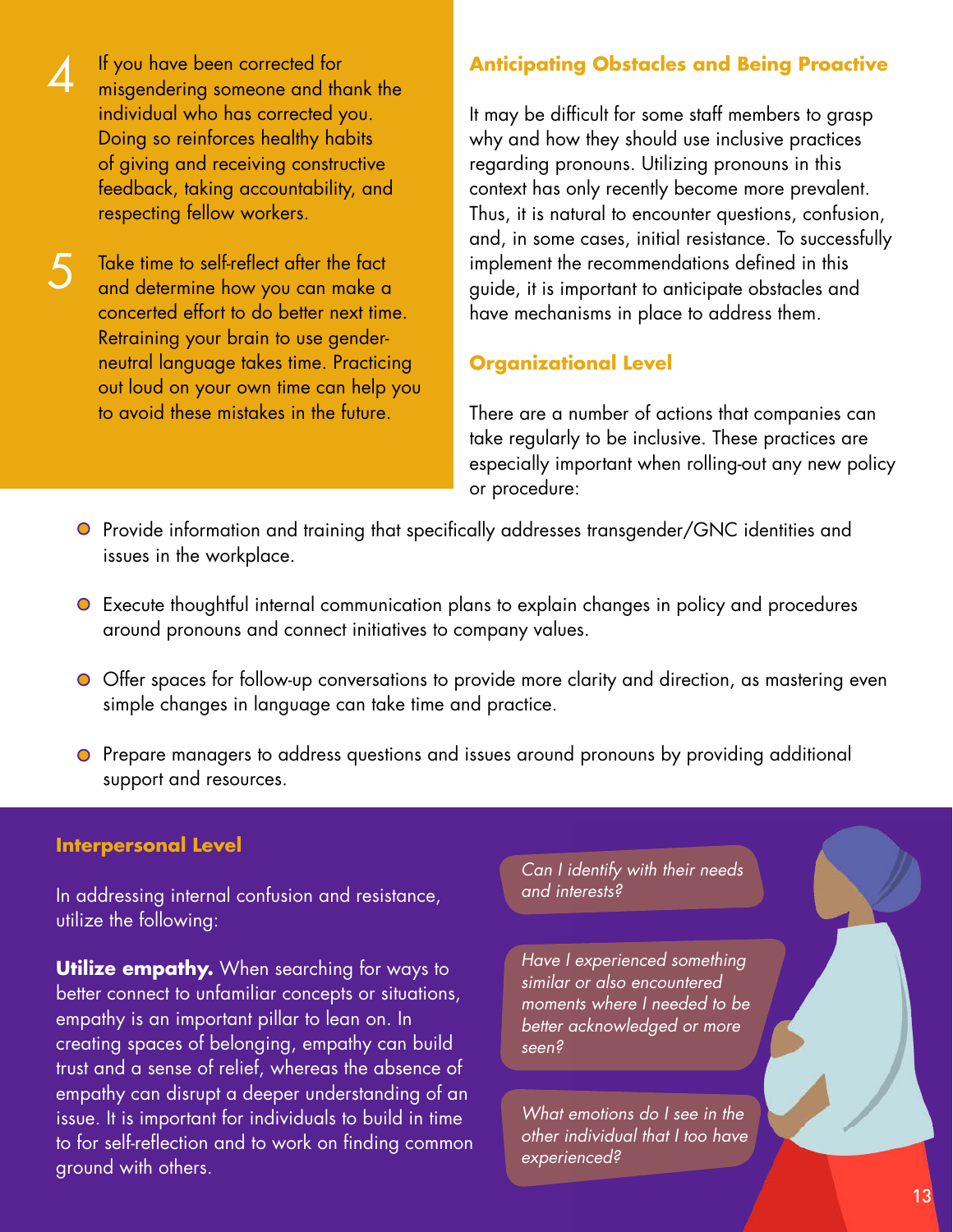**Connect to past experiences.** While gender-neutral pronouns may feel like a new concept, many often utilize the singular form of they often without realizing it. Consider a situation in which a staff member sees a folder left behind by a coworker after a large meeting. It is unclear who owns the folder. Thus, the staff member might ask nearby coworkers, "Does anyone know who left *their* folder on the table?"

Looking back on past interactions with the singular use of *they* can be helpful in familiarizing oneself with the pronoun's new context.

**Learn.** There are a variety of online resources to utilize in learning more about transgender/GNC identities. [Out & Equal's Best Practices for Non-Binary](https://outandequal.org/app/uploads/2018/11/OE-Non-Binary-Best-Practices.pdf)  [Inclusion g](https://outandequal.org/app/uploads/2018/11/OE-Non-Binary-Best-Practices.pdf)uide is useful in better understanding these concepts and includes additional resources to employ in building knowledge.

**Practice.** Getting pronouns right can require practice and concerted effort. However, in little to no time at all, individuals can develop increased familiarity and comfort levels with utilizing the correct pronouns. Practice on your own time. Pay attention to pronouns in your conversations and how they are used by others.

*Does anyone know who left their folder on the table?*



# **Application**

By utilizing the best practices described in this guide, employers, individual leaders, and employees are better positioned to create cultures of belonging for both LGBTQ and non-LGBTQ employees alike. Simple changes, concerted effort, and regular practice can go a long way to set an important precedent of respect among colleagues and encourage employees to seek to better understand and connect with those around them. Please stay in touch with us at hello@outandequal.org to share your application of these practices and any feedback you have on this resource and/or your employer's experience.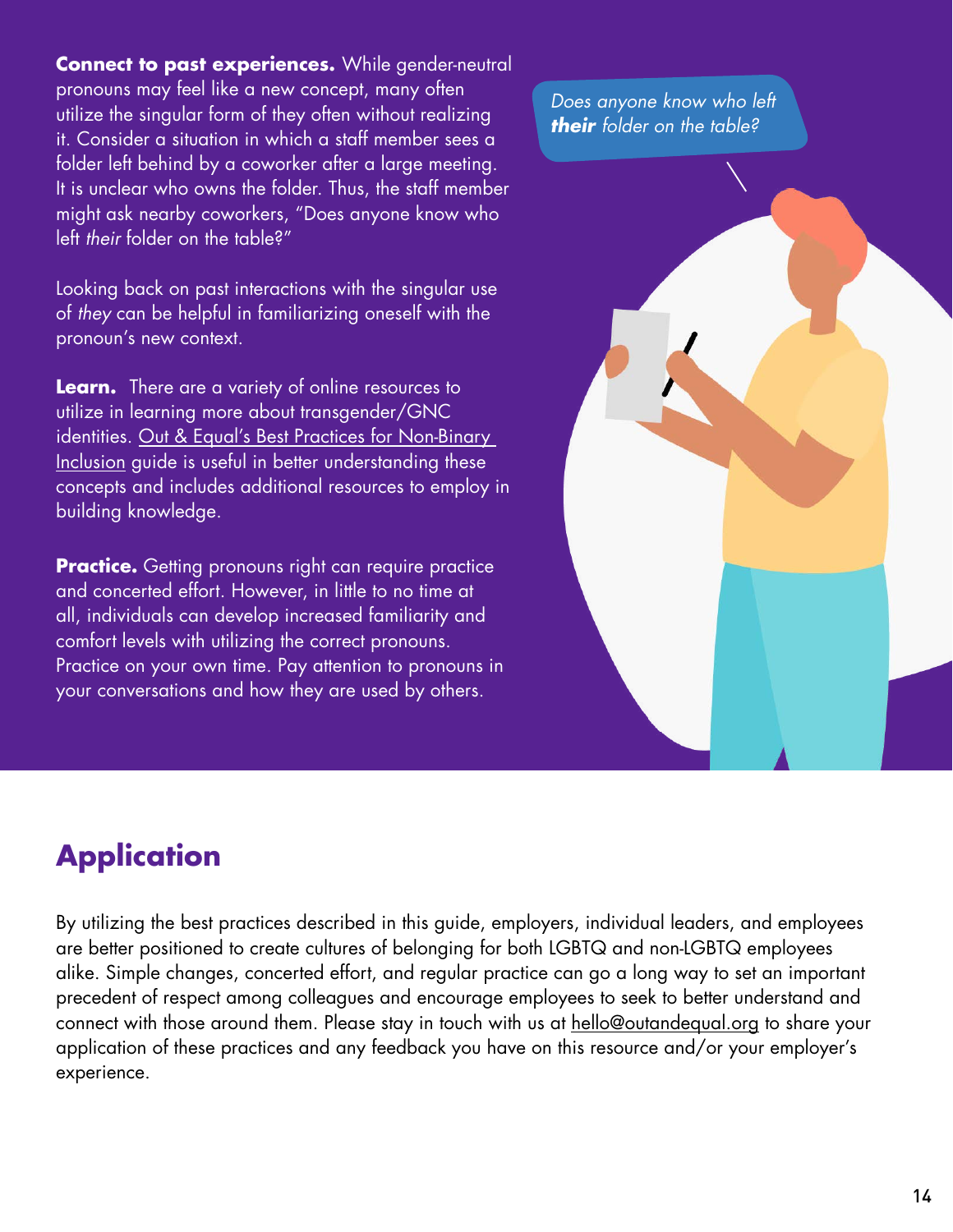# **References**

Cilluffo, A., & Cohn, D. V. (2019, April 11). 6 demographic trends shaping the U.S. and the world in 2019. Retrieved from https://www.pewresearch.org/fact-tank/2019/04/11/6-demographic-trends-shaping-the-u-s-and-the-world-in-2019/

Geiger, A. W., & Graf, N. (2019, September 5). About One-in-Five U.S. Adults Know Someone Who Goes by a Gender-Neutral Pronoun. Retrieved from https://www.pewresearch.org/fact-tank/2019/09/05/gender-neutral-pronouns/

Gibson, S., & Fernandez, J. (2018). Gender Diversity and Non-Binary Inclusion in the Workplace: The Essential Guide for Employers. London: Jessica Kingsley.

Herman, J. L., Brown, T. N. T., & Haas, A. P. (2019). Suicide Thoughts and Attempts Among Transgender Adults (pp. 1–36). The Williams Institute.

Johansson, A. (2017, November 13). The One Philosophical Difference That Sets Millennials Apart In Workplace Diversity. Retrieved from https://www.forbes.com/sites/annajohansson/2017/11/13/the-one-philosophical-difference-that-setsmillennials-apart-in-workplace-diversity/#557344cb70c7

Lekach, S. (2019, May 29). Lyft adds in-app pronoun choices for riders. Retrieved from https://mashable.com/article/lyftpride-pronoun-inclusive-ride-hailing-app/

Locker, M. (2019, December 10). Merriam Webster's Word of the Year 2019: "They". Retrieved from https://time. com/5746516/merriam-webster-word-of-the-year-2019/

Parker, Kim, et al. "Generation Z Looks a Lot Like Millennials on Key Social and Political Issues." Pew Research Center's Social & Demographic Trends Project, Pew Research, 31 Dec. 2019, www.pewsocialtrends.org/2019/01/17/generationz-looks-a-lot-like-millennials-on-key-social-and-political-issues/

Sosin, K. (2020, January 7). Study: Half of Americans Now See Gender on a Spectrum. Retrieved from http://www. newnownext.com/half-of-americans-see-gender-on-spectrum/01/2020/

Temkin, D., & Vega, C. (2020, April 9). Research Shows the Risk of Misgendering Transgender Youth. Retrieved from https://www.childtrends.org/research-shows-the-risk-of-misgendering-transgender-youth

The Harris Poll. (2018, October 4). Americans Say Businesses Should Be Open to All and the Government Needs to Do More to Protect LGBTQ Rights. Retrieved from https://theharrispoll.com/americans-insist-that-businesses-should-be-open-to-alland-the-government-needs-to-do-more-to-protect-lgbtq-rights/

The Human Rights Campaign. (2014). The Cost of the Closet and The Rewards of Inclusion. Retrieved from https:// assets2.hrc.org/files/assets/resources/Cost\_of\_the\_Closet\_May2014.pdf?\_ga=2.96702365.366169234.1588866226-1752513918.1573502163

Translations.co.uk. (2017, November 13). What are Genderless Languages? Retrieved from https://www.translations. co.uk/genderless-languages/

Wareham, Jamie. "Should You Put Pronouns In Email Signatures And Social Media Bios?" Forbes, Forbes Magazine, 30 Dec. 2019, www.forbes.com/sites/jamiewareham/2020/12/30/should-you-put-pronouns-in-email-signatures-and-socialmedia-bios/